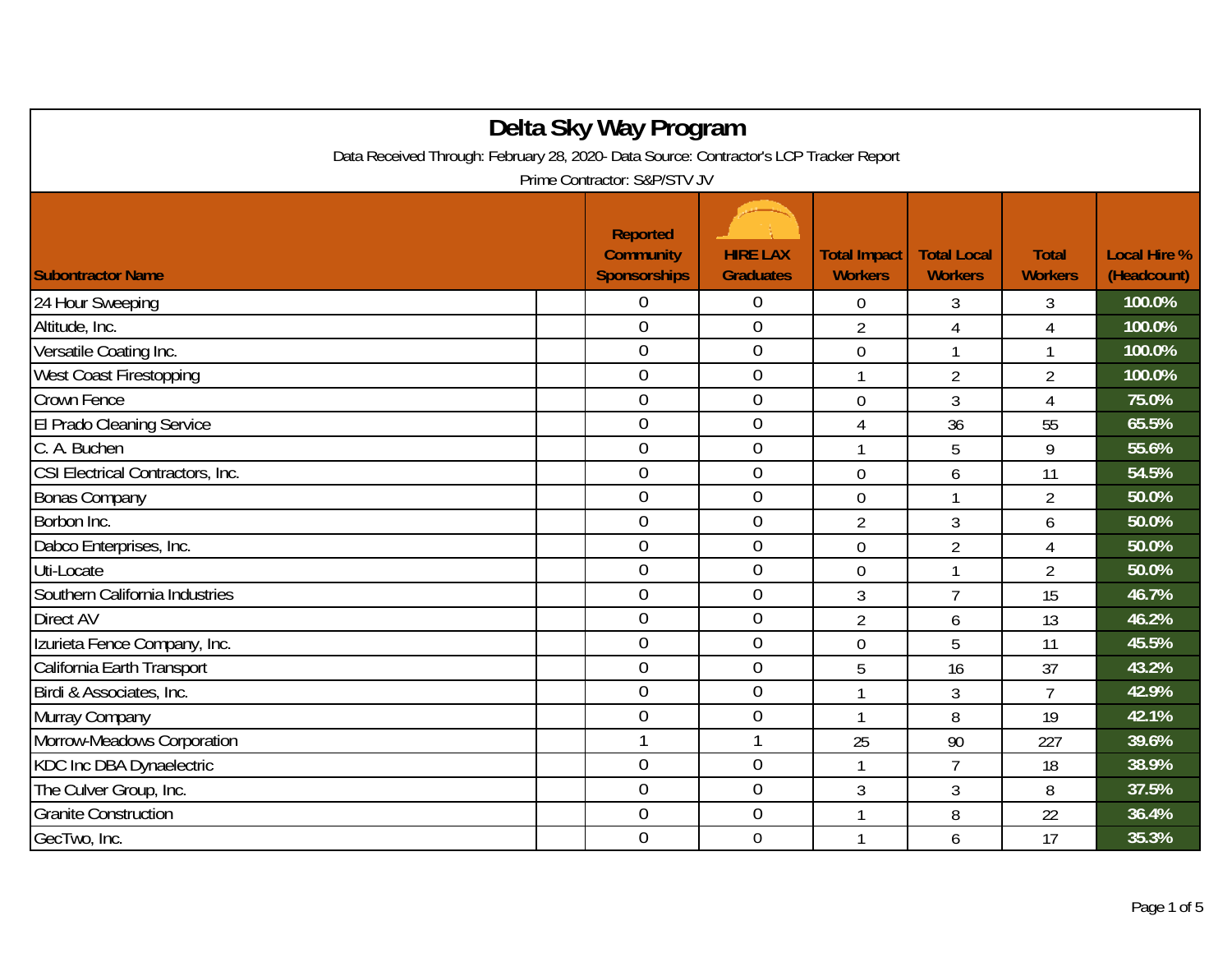| Delta Sky Way Program<br>Data Received Through: February 28, 2020- Data Source: Contractor's LCP Tracker Report<br>Prime Contractor: S&P/STV JV |  |                                                            |                                     |                                       |                                      |                                |                                    |  |
|-------------------------------------------------------------------------------------------------------------------------------------------------|--|------------------------------------------------------------|-------------------------------------|---------------------------------------|--------------------------------------|--------------------------------|------------------------------------|--|
| <b>Subontractor Name</b>                                                                                                                        |  | <b>Reported</b><br><b>Community</b><br><b>Sponsorships</b> | <b>HIRE LAX</b><br><b>Graduates</b> | <b>Total Impact</b><br><b>Workers</b> | <b>Total Local</b><br><b>Workers</b> | <b>Total</b><br><b>Workers</b> | <b>Local Hire %</b><br>(Headcount) |  |
| Infinity Drywall Contracting Inc.                                                                                                               |  | 0                                                          | 0                                   | 8                                     | 40                                   | 116                            | 34.5%                              |  |
| GGG Demolition, Inc.                                                                                                                            |  | $\overline{0}$                                             | $\overline{0}$                      | $\overline{2}$                        | 21                                   | 62                             | 33.9%                              |  |
| 3531 Trucking Inc.                                                                                                                              |  | $\overline{0}$                                             | $\boldsymbol{0}$                    | $\overline{0}$                        | 3                                    | 9                              | 33.3%                              |  |
| Building Electronic Controls, Inc.                                                                                                              |  | $\mathbf 0$                                                | $\boldsymbol{0}$                    | $\mathbf{1}$                          | 5                                    | 15                             | 33.3%                              |  |
| ISEC, Inc.                                                                                                                                      |  | $\mathbf 0$                                                | $\overline{0}$                      | 4                                     | 19                                   | 57                             | 33.3%                              |  |
| Nold's Equipment, Inc.                                                                                                                          |  | $\overline{0}$                                             | $\mathbf 0$                         | 1                                     |                                      | 3                              | 33.3%                              |  |
| Best Contracting Services, Inc.                                                                                                                 |  | $\overline{0}$                                             | $\overline{0}$                      | 3                                     | 15                                   | 47                             | 31.9%                              |  |
| Performance Contracting, Inc.                                                                                                                   |  | $\overline{0}$                                             | $\overline{0}$                      | 14                                    | 36                                   | 113                            | 31.9%                              |  |
| CSA Constructors, Inc.                                                                                                                          |  | $\overline{0}$                                             | $\mathbf 0$                         | $\overline{2}$                        | 6                                    | 19                             | 31.6%                              |  |
| Penhall Company                                                                                                                                 |  | $\mathbf 0$                                                | $\theta$                            | $\mathbf{1}$                          | 11                                   | 35                             | 31.4%                              |  |
| Critchfield Mechanical Inc. of So. Cal.                                                                                                         |  | $\overline{0}$                                             | $\overline{0}$                      | $\overline{2}$                        | 5                                    | 16                             | 31.3%                              |  |
| Zolnay Insulation, Inc.                                                                                                                         |  | $\mathbf 0$                                                | $\mathbf 0$                         | 0                                     | 5                                    | 16                             | 31.3%                              |  |
| R.J.&J. CONSTRUCTION, INC.                                                                                                                      |  | $\overline{0}$                                             | $\theta$                            | 3                                     | 8                                    | 26                             | 30.8%                              |  |
| Universal Metro, Inc.                                                                                                                           |  | $\overline{0}$                                             | $\mathbf 0$                         | $\overline{0}$                        | $\overline{4}$                       | 13                             | 30.8%                              |  |
| Matrix Environmental, INC.                                                                                                                      |  | $\boldsymbol{0}$                                           | $\boldsymbol{0}$                    | 1                                     | 19                                   | 62                             | 30.6%                              |  |
| <b>Austin Enterprise</b>                                                                                                                        |  | $\overline{0}$                                             | $\mathbf 0$                         | $\overline{0}$                        | $\overline{4}$                       | 14                             | 28.6%                              |  |
| Safe Scaffolding                                                                                                                                |  | $\mathbf 0$                                                | $\mathbf 0$                         | $\overline{0}$                        | $\overline{2}$                       | $\overline{7}$                 | 28.6%                              |  |
| <b>Comet Electric</b>                                                                                                                           |  | $\overline{0}$                                             | $\overline{0}$                      | $\overline{0}$                        | 3                                    | 11                             | 27.3%                              |  |
| Johnson & Turner Painting Co. Inc.                                                                                                              |  | $\overline{0}$                                             | $\overline{0}$                      | $\overline{0}$                        | 5                                    | 19                             | 26.3%                              |  |
| Martin Bros. Marcowall, LLC                                                                                                                     |  | $\overline{0}$                                             | $\boldsymbol{0}$                    | $\overline{2}$                        | $\overline{7}$                       | 27                             | 25.9%                              |  |
| Cosco Fire Protection, Inc. - Sprinklers                                                                                                        |  | $\overline{0}$                                             | $\mathbf 0$                         | $\overline{0}$                        | 5                                    | 20                             | 25.0%                              |  |
| <b>GRIFFITH COMPANY</b>                                                                                                                         |  | $\overline{0}$                                             | $\overline{0}$                      | $\overline{7}$                        | 28                                   | 112                            | 25.0%                              |  |
| Group Delta Consultants, Inc.                                                                                                                   |  | $\boldsymbol{0}$                                           | $\boldsymbol{0}$                    | $\mathbf 0$                           |                                      | 4                              | 25.0%                              |  |
| Lawrence W Rosine Co                                                                                                                            |  | $\overline{0}$                                             | $\mathbf{0}$                        | $\overline{0}$                        | $\overline{2}$                       | 8                              | 25.0%                              |  |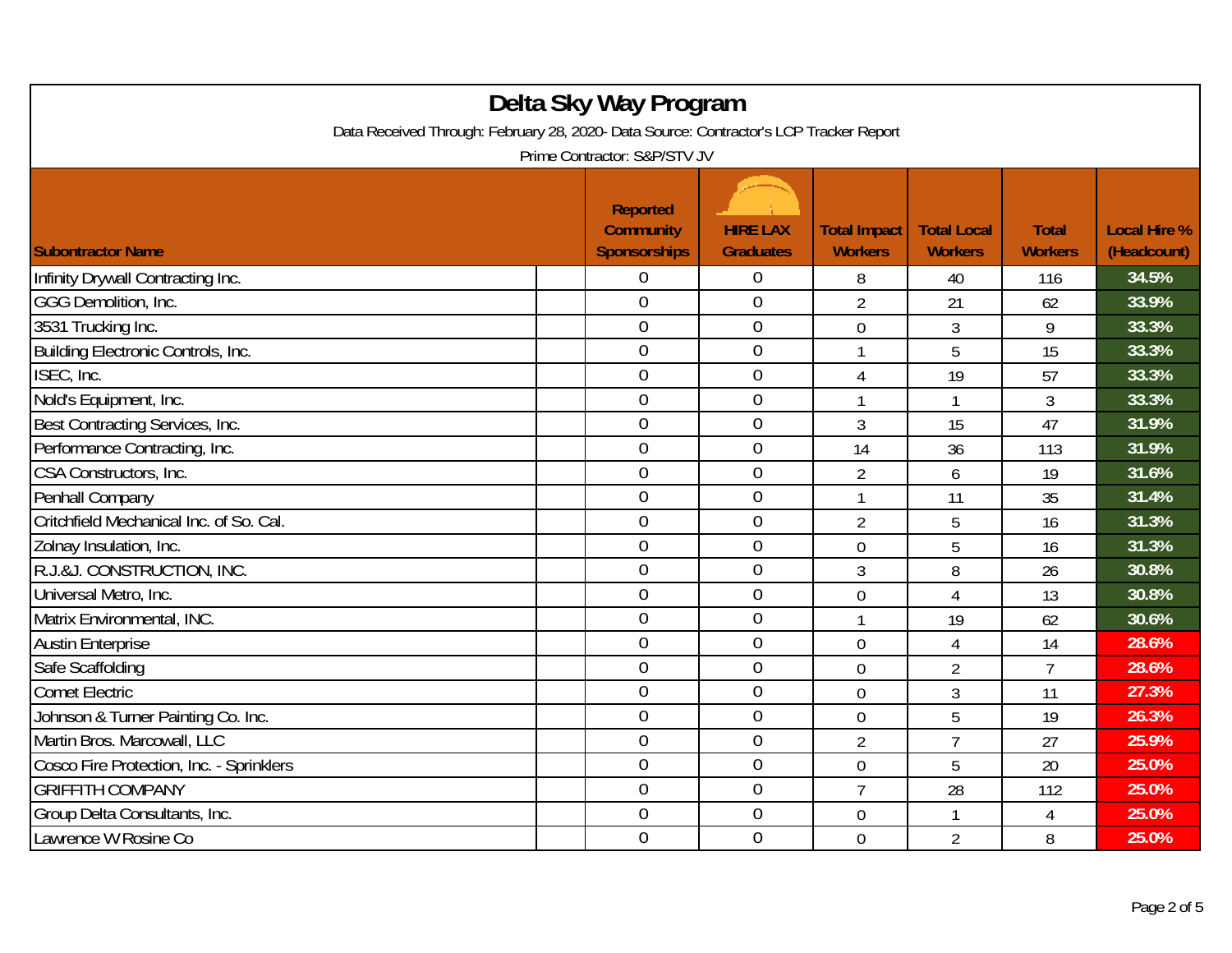| Delta Sky Way Program<br>Data Received Through: February 28, 2020- Data Source: Contractor's LCP Tracker Report |                                                                                            |                                     |                                       |                                      |                                |                                    |  |  |
|-----------------------------------------------------------------------------------------------------------------|--------------------------------------------------------------------------------------------|-------------------------------------|---------------------------------------|--------------------------------------|--------------------------------|------------------------------------|--|--|
| <b>Subontractor Name</b>                                                                                        | Prime Contractor: S&P/STV JV<br><b>Reported</b><br><b>Community</b><br><b>Sponsorships</b> | <b>HIRE LAX</b><br><b>Graduates</b> | <b>Total Impact</b><br><b>Workers</b> | <b>Total Local</b><br><b>Workers</b> | <b>Total</b><br><b>Workers</b> | <b>Local Hire %</b><br>(Headcount) |  |  |
| Limbach Company LP                                                                                              | 0                                                                                          | $\boldsymbol{0}$                    | 3                                     | 10                                   | 40                             | 25.0%                              |  |  |
| RMA Group                                                                                                       | $\overline{0}$                                                                             | $\overline{0}$                      | 1                                     |                                      | 4                              | 25.0%                              |  |  |
| So-Cal Insulation                                                                                               | $\overline{0}$                                                                             | $\theta$                            | 1                                     |                                      | $\overline{4}$                 | 25.0%                              |  |  |
| Norcal Pipeline Services, Inc.                                                                                  | $\mathbf 0$                                                                                | $\theta$                            | $\overline{0}$                        | 6                                    | 26                             | 23.1%                              |  |  |
| Western Industrial Contractors, Inc.                                                                            | $\overline{0}$                                                                             | $\overline{0}$                      | 5                                     | 17                                   | 79                             | 21.5%                              |  |  |
| Rosendin Electric                                                                                               | $\overline{0}$                                                                             | $\mathbf 0$                         | $\overline{2}$                        | 5                                    | 24                             | 20.8%                              |  |  |
| <b>Advanced Fire Protection</b>                                                                                 | $\mathbf 0$                                                                                | $\mathbf 0$                         | 1                                     | $\overline{2}$                       | 10                             | 20.0%                              |  |  |
| <b>Crane Rental Service</b>                                                                                     | $\overline{0}$                                                                             | $\mathbf 0$                         | $\overline{0}$                        |                                      | 5                              | 20.0%                              |  |  |
| Stantru Resources Inc DBA Santru Reinforcing Steel                                                              | $\boldsymbol{0}$                                                                           | $\boldsymbol{0}$                    | $\mathbf 0$                           | $\overline{2}$                       | 10                             | 20.0%                              |  |  |
| Traffic Management, Inc                                                                                         | $\boldsymbol{0}$                                                                           | $\theta$                            | 0                                     | $\overline{3}$                       | 15                             | 20.0%                              |  |  |
| Pro Steel Erectors, Inc.                                                                                        | $\overline{0}$                                                                             | $\overline{0}$                      | $\overline{0}$                        | $\overline{3}$                       | 16                             | 18.8%                              |  |  |
| United Heider Inspection Group                                                                                  | $\overline{0}$                                                                             | $\mathbf 0$                         | $\overline{0}$                        | 5                                    | 29                             | 17.2%                              |  |  |
| <b>ACCO Engineered Systems</b>                                                                                  | $\overline{0}$                                                                             | $\overline{0}$                      | $\overline{0}$                        | $\overline{3}$                       | 18                             | 16.7%                              |  |  |
| GONSALVES & SANTUCCI INC. DBA CONCO PUMPING INC                                                                 | $\boldsymbol{0}$                                                                           | $\mathbf 0$                         | 1                                     |                                      | 6                              | 16.7%                              |  |  |
| United Riggers & Erectors, Inc.                                                                                 | $\overline{0}$                                                                             | $\theta$                            | $\mathbf 0$                           | $\overline{2}$                       | 12                             | 16.7%                              |  |  |
| <b>Badger Daylighting Corp</b>                                                                                  | $\overline{0}$                                                                             | $\mathbf 0$                         | $\mathbf{1}$                          | $\overline{4}$                       | 27                             | 14.8%                              |  |  |
| Air Balance Co, Inc.                                                                                            | $\overline{0}$                                                                             | $\overline{0}$                      | $\overline{0}$                        |                                      | $\overline{7}$                 | 14.3%                              |  |  |
| Giroux Glass Inc.                                                                                               | $\overline{0}$                                                                             | $\overline{0}$                      | $\mathbf 0$                           |                                      | $\overline{7}$                 | 14.3%                              |  |  |
| <b>Shape Interior Systems</b>                                                                                   | $\overline{0}$                                                                             | $\theta$                            | $\overline{0}$                        | $\mathbf{1}$                         | $\overline{7}$                 | 14.3%                              |  |  |
| <b>Vertical Access</b>                                                                                          | $\overline{0}$                                                                             | $\boldsymbol{0}$                    | $\mathbf 0$                           |                                      | $\overline{7}$                 | 14.3%                              |  |  |
| Environmental Construction Group, Inc.                                                                          | $\overline{0}$                                                                             | $\boldsymbol{0}$                    | 1                                     | $\overline{2}$                       | 15                             | 13.3%                              |  |  |
| Northstar Contracting Group, Inc                                                                                | $\overline{0}$                                                                             | $\overline{0}$                      | $\overline{0}$                        | $\overline{2}$                       | 15                             | 13.3%                              |  |  |
| <b>Underground Construction Company</b>                                                                         | $\boldsymbol{0}$                                                                           | $\boldsymbol{0}$                    | 0                                     | 4                                    | 31                             | 12.9%                              |  |  |
| Dean Visosky Contractors, Inc.                                                                                  | $\overline{0}$                                                                             | $\mathbf{0}$                        | $\mathbf 0$                           |                                      | 8                              | 12.5%                              |  |  |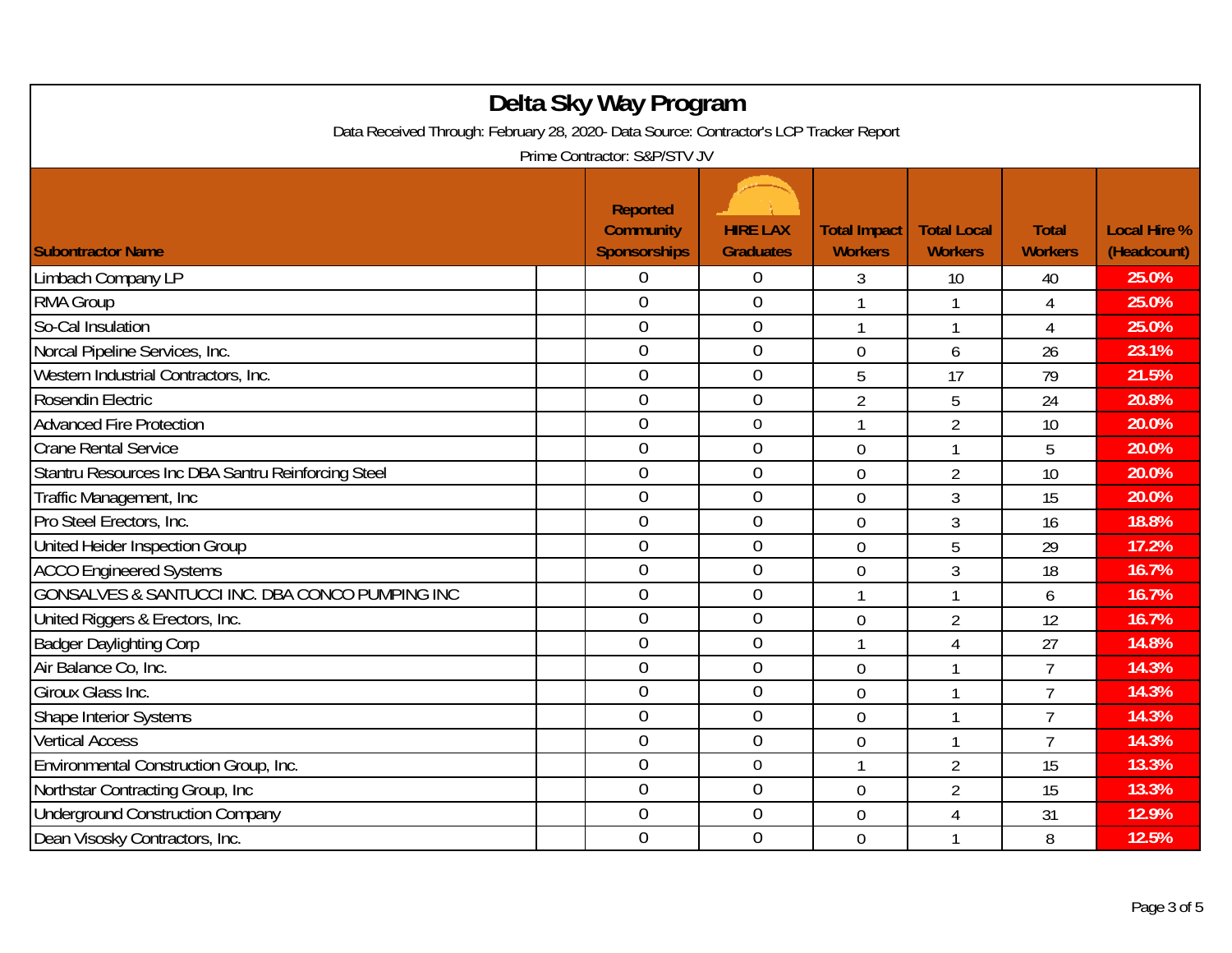| Delta Sky Way Program<br>Data Received Through: February 28, 2020- Data Source: Contractor's LCP Tracker Report<br>Prime Contractor: S&P/STV JV |  |                                                            |                                     |                                       |                                      |                                |                                    |  |
|-------------------------------------------------------------------------------------------------------------------------------------------------|--|------------------------------------------------------------|-------------------------------------|---------------------------------------|--------------------------------------|--------------------------------|------------------------------------|--|
| <b>Subontractor Name</b>                                                                                                                        |  | <b>Reported</b><br><b>Community</b><br><b>Sponsorships</b> | <b>HIRE LAX</b><br><b>Graduates</b> | <b>Total Impact</b><br><b>Workers</b> | <b>Total Local</b><br><b>Workers</b> | <b>Total</b><br><b>Workers</b> | <b>Local Hire %</b><br>(Headcount) |  |
| G & F Concrete Cutting                                                                                                                          |  | 0                                                          | $\boldsymbol{0}$                    | 0                                     |                                      | 9                              | 11.1%                              |  |
| A Good Sign & Graphics Co                                                                                                                       |  | $\overline{0}$                                             | $\boldsymbol{0}$                    | 0                                     |                                      | 10                             | 10.0%                              |  |
| <b>Xcel Mechanical Systems</b>                                                                                                                  |  | $\overline{0}$                                             | $\boldsymbol{0}$                    | $\overline{0}$                        | $\overline{2}$                       | 23                             | 8.7%                               |  |
| Mr. Crane, Inc.                                                                                                                                 |  | $\overline{0}$                                             | $\mathbf 0$                         | $\mathbf 0$                           | 1                                    | 22                             | 4.5%                               |  |
| <b>AERO Bridgeworks</b>                                                                                                                         |  | $\overline{0}$                                             | $\overline{0}$                      | $\mathbf 0$                           | $\mathbf 0$                          | 28                             | 0.0%                               |  |
| ARB, Inc.                                                                                                                                       |  | $\boldsymbol{0}$                                           | $\boldsymbol{0}$                    | 0                                     | $\mathbf 0$                          | 1                              | 0.0%                               |  |
| Art Cuevas Concrete                                                                                                                             |  | $\mathbf 0$                                                | $\mathbf{0}$                        | $\overline{0}$                        | $\mathbf 0$                          | 12                             | 0.0%                               |  |
| <b>Bragg Crane Service</b>                                                                                                                      |  | $\overline{0}$                                             | $\mathbf 0$                         | $\mathbf 0$                           | $\mathbf 0$                          | 3                              | 0.0%                               |  |
| CENTER-LINE CONCRETE CUTTING INC                                                                                                                |  | 0                                                          | $\mathbf 0$                         | 0                                     | $\mathbf 0$                          | 3                              | 0.0%                               |  |
| City Service Contracting, Inc.                                                                                                                  |  | $\mathbf 0$                                                | $\mathbf 0$                         | $\overline{0}$                        | $\overline{0}$                       | 5                              | 0.0%                               |  |
| Climatec                                                                                                                                        |  | $\overline{0}$                                             | $\mathbf 0$                         | $\overline{0}$                        | $\overline{0}$                       | $\overline{2}$                 | 0.0%                               |  |
| Commercial Scaffolding of CA, Inc.                                                                                                              |  | $\overline{0}$                                             | $\mathbf{0}$                        | $\overline{0}$                        | $\overline{0}$                       | $\overline{4}$                 | 0.0%                               |  |
| Concrete Coring Company                                                                                                                         |  | $\overline{0}$                                             | $\mathbf 0$                         | $\overline{0}$                        | $\mathbf 0$                          | $\overline{2}$                 | 0.0%                               |  |
| <b>CONNER CONCRETE CUTTING &amp; CORING</b>                                                                                                     |  | $\overline{0}$                                             | $\mathbf 0$                         | $\mathbf 0$                           | $\mathbf 0$                          | 6                              | 0.0%                               |  |
| Digital Decora, Inc.                                                                                                                            |  | $\mathbf 0$                                                | $\boldsymbol{0}$                    | 0                                     | $\mathbf 0$                          | $\overline{2}$                 | 0.0%                               |  |
| Geo-Advantec, Inc.                                                                                                                              |  | $\overline{0}$                                             | $\mathbf 0$                         | $\overline{0}$                        | $\overline{0}$                       | 3                              | 0.0%                               |  |
| <b>Hill Crane Service</b>                                                                                                                       |  | $\overline{0}$                                             | $\mathbf 0$                         | $\mathbf 0$                           | $\mathbf 0$                          | 5                              | 0.0%                               |  |
| J Colavin & Son, Inc                                                                                                                            |  | $\overline{0}$                                             | $\mathbf 0$                         | $\overline{0}$                        | $\overline{0}$                       | $\overline{2}$                 | 0.0%                               |  |
| KM3N-B DBA Terra Petra                                                                                                                          |  | $\overline{0}$                                             | $\overline{0}$                      | $\mathbf 0$                           | $\mathbf 0$                          | $\overline{2}$                 | 0.0%                               |  |
| Pan Pacific Mechanical                                                                                                                          |  | $\overline{0}$                                             | $\boldsymbol{0}$                    | $\mathbf 0$                           | $\boldsymbol{0}$                     | 6                              | 0.0%                               |  |
| <b>PCI Striping</b>                                                                                                                             |  | $\mathbf 0$                                                | $\boldsymbol{0}$                    | $\overline{0}$                        | $\boldsymbol{0}$                     | 14                             | 0.0%                               |  |
| Premier Interior Development, Inc.                                                                                                              |  | $\overline{0}$                                             | $\mathbf 0$                         | 0                                     | $\mathbf 0$                          | $\overline{7}$                 | 0.0%                               |  |
| Premier Tile & Marble                                                                                                                           |  | $\overline{0}$                                             | $\mathbf 0$                         | $\overline{0}$                        | $\mathbf 0$                          | $\overline{2}$                 | 0.0%                               |  |
| PSI3G Inc dba Partition Specialties, Inc.                                                                                                       |  | $\mathbf 0$                                                | $\boldsymbol{0}$                    | $\overline{0}$                        | $\mathbf 0$                          | $\overline{2}$                 | 0.0%                               |  |